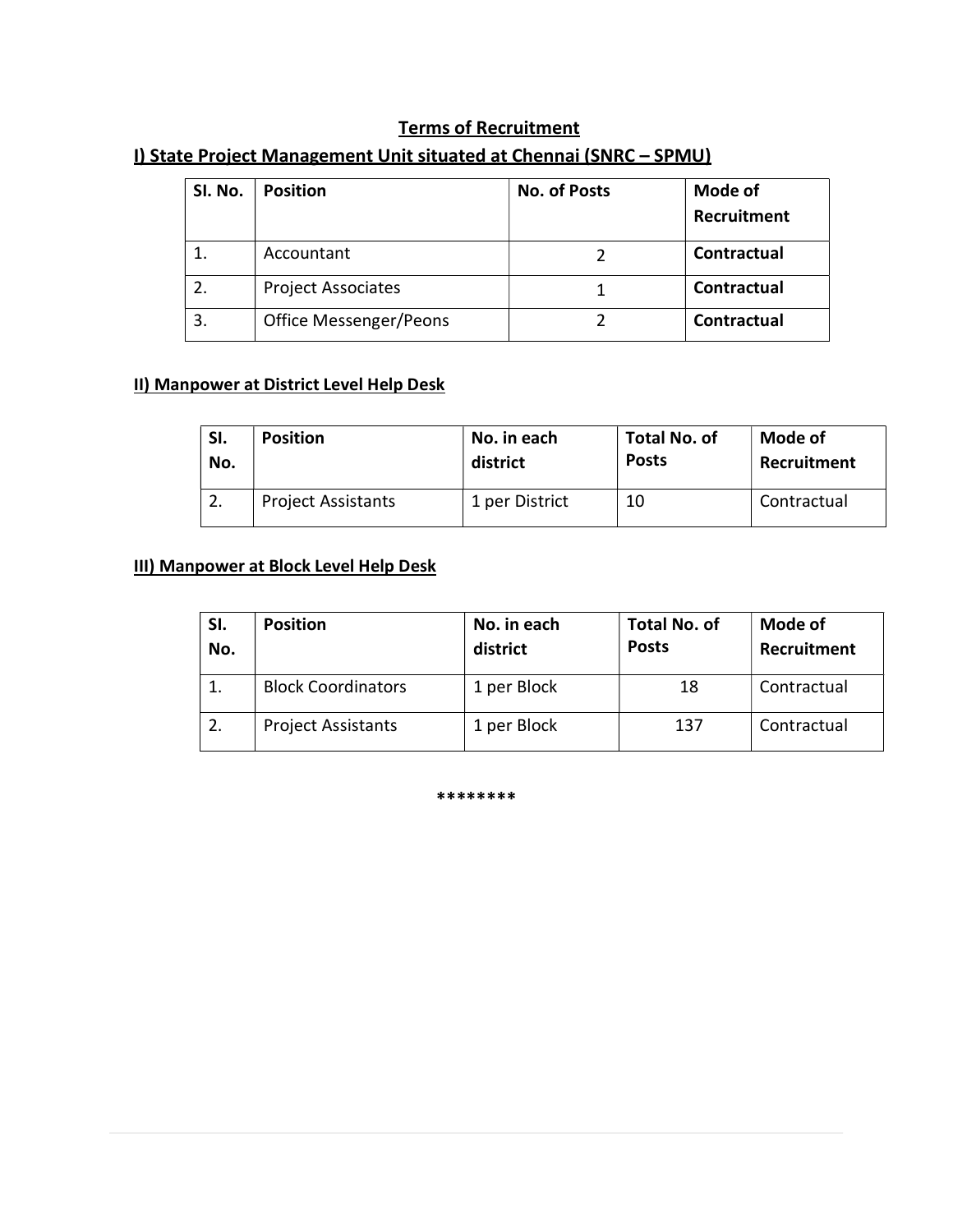# Terms of References (ToR) for hiring Technical Consultants in SNRC-SPMU, NNM

| S.<br>No. | <b>Position</b> | <b>Consolidated</b><br><b>Remuneration</b>                                                                                                                 | <b>Essential Qualification and</b><br><b>Experience</b>                                                                                                                                                                                                                                                                                                                                                                                                                                                                                                                                                                                            | <b>Desirable</b>                                                                                                                                                                                                                                                                                                                         |                      | <b>Scope of Work</b>                                                                                                                                                                                                                                                                                                                                                                                                                                                                                                                                                                                                                                                                                                                                                                                                                                                                                                                                                                                                                                                                                                                             |
|-----------|-----------------|------------------------------------------------------------------------------------------------------------------------------------------------------------|----------------------------------------------------------------------------------------------------------------------------------------------------------------------------------------------------------------------------------------------------------------------------------------------------------------------------------------------------------------------------------------------------------------------------------------------------------------------------------------------------------------------------------------------------------------------------------------------------------------------------------------------------|------------------------------------------------------------------------------------------------------------------------------------------------------------------------------------------------------------------------------------------------------------------------------------------------------------------------------------------|----------------------|--------------------------------------------------------------------------------------------------------------------------------------------------------------------------------------------------------------------------------------------------------------------------------------------------------------------------------------------------------------------------------------------------------------------------------------------------------------------------------------------------------------------------------------------------------------------------------------------------------------------------------------------------------------------------------------------------------------------------------------------------------------------------------------------------------------------------------------------------------------------------------------------------------------------------------------------------------------------------------------------------------------------------------------------------------------------------------------------------------------------------------------------------|
| 1.        | Accountant      | Rs. 30,000/- per<br>month.<br>increase @<br>Annual<br>3% of<br>remuneration<br>be<br>granted,<br>may<br>subject<br>to<br>performance of the<br>Accountant. | • PG degree<br>in Commerce/<br>Accounting/<br>CWA-Inter/<br>CA- Inter with at least 50%<br>marks<br>• At least 3 years experience in<br>accounting with exposure in<br>budgeting & audit out of which<br>should<br>be<br>year<br>in in<br>$\mathbf{1}$<br>Government/ PSU.<br>• Expertise in MS Office including<br>Word, Excel and PowerPoint.<br>• Age should be below 28 years<br>0r<br>• Government employees retired<br>as Accountant with at least five<br>experience/Accounts<br>years<br>Officer/Audit Officer with at<br>least 3 years experience.<br>• Age should be below 65 years<br>as on the last date of receipt of<br>application. | • 5 years experience in $1$ .<br>accounting with exposure<br>in budgeting & auditing.<br>• Knowledge<br>of<br>administrative system and<br>procedures of the Central<br>any $\vert$ 2.<br>Government,<br>accounting software will<br>be an added advantage.<br>Strong computer skills,<br>especially in the use of MS<br>Word and Excel. | 3.<br>4.<br>5.<br>6. | Provide support to preparation of<br>project budget estimates keeping in<br>view of the approved allocations and<br>past expenditure under the Mission,<br>revised estimates, if any, and ensure its<br>submission to the MWCD.<br>Keep track and maintain database of<br>funds released by MWCD and the<br>yearly utilization certificates to be<br>submitted by the State; process timely<br>re-validation of unspent balances, if<br>any.<br>Ensure timely submission of the<br>financial reports (FMRs) to MWCD.<br>Process bills for timely payment/re-<br>imbursement of all expenditures<br>incurred in the SNRC-SPMU including<br><sub>of</sub><br>monthly<br>remuneration<br>the<br>Consultants and other Mission staff,<br>ensuring adequate internal controls to<br>support the payments.<br>IFD/Budget<br>Liaison<br>with<br>the<br>Section/Plan Unit of MWCD for budget<br>allocation, re-allocations and other<br>approvals as may be necessary from<br>time to time.<br>Keep track and maintain ledger book of<br>all expenditures incurred in the SNRC-<br>SPMU and ensure reconciliation with<br>the Pay & Accounts Office on a |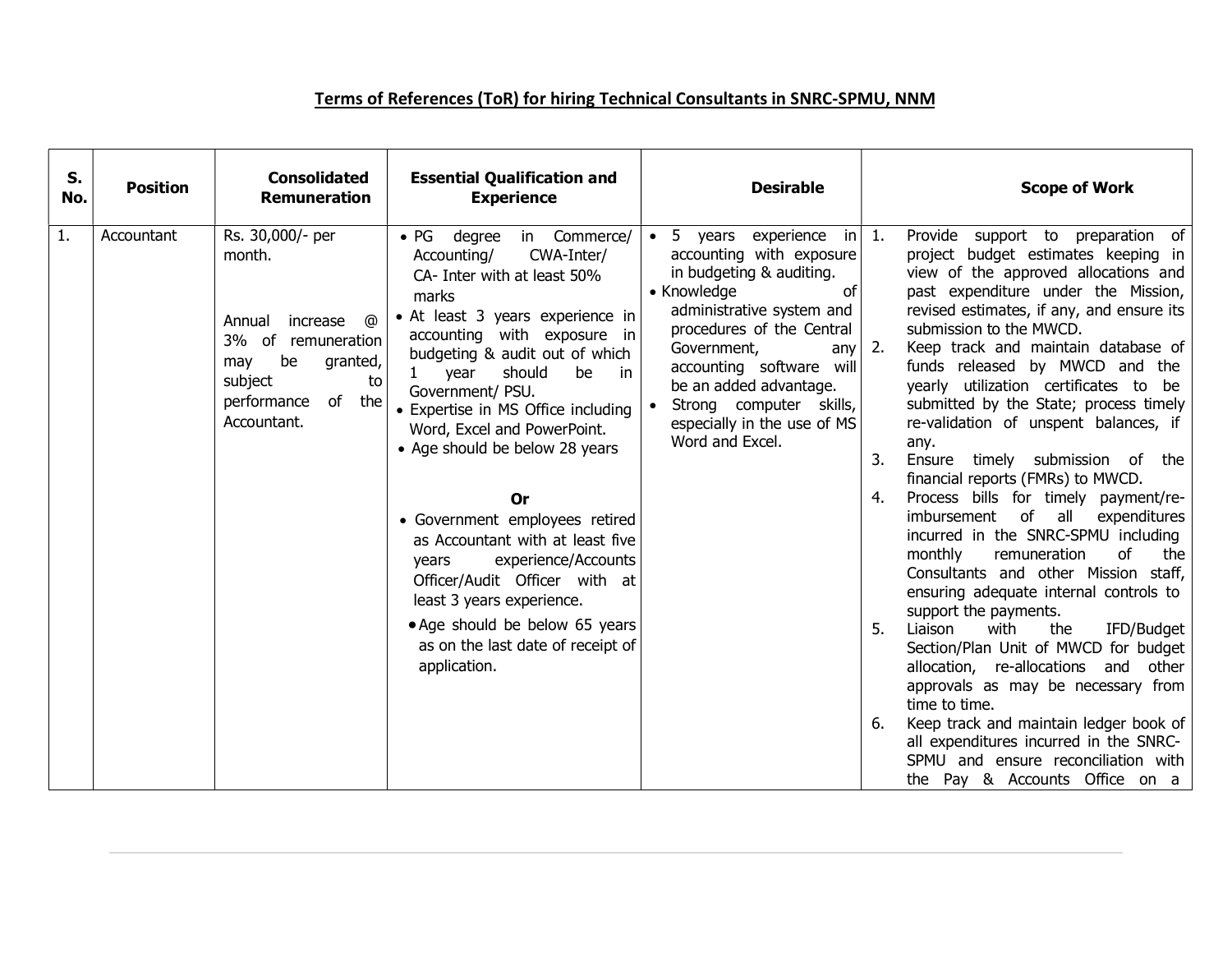| quarterly basis.<br>7.<br>Liaison with the AG Civil Audit for<br>audit of the Mission and<br>annual<br>financial statements of the SNRC-<br>SPMU;<br>Any other financial related activities of<br>8.<br>the project that may be assigned by<br>the Director.<br>2.<br>• PG Degree in Computer $ 1.$<br>User account management, including<br>Rs. 25,000/- per<br>Graduate in Computer Science or<br>Project<br>Science or IT with 3 years<br>updating roles and permissions.<br>month.<br>Associate<br>IT<br>experience in application 2.<br>Master<br>data<br>management<br>and<br>least 2<br>years<br>$\bullet$ At<br>work<br>maintenance and support.<br>updating.<br>experience in the relevant field<br>• Proven<br>ability<br>System administration.<br>3.<br>to l<br>Annual<br>increase @<br>· Formal training in IT/mobile<br>successfully<br>4.<br>Provision of support to State level<br>handle<br>3% of remuneration<br>applications.<br>multiple tasks within a<br>officials in using CAS web application.<br>be<br>may<br>granted,<br>• Experience in working with<br>5.<br>Coordination with OEMs, telecom<br>team<br>environment<br>and I<br>subject<br>technology<br>to<br>and<br>software<br>great attention to detail.<br>companies, etc. on issue resolution.<br>application support.<br>performance.<br>• Problem solving skills must.<br>Training of District helpdesk.<br>6.<br>· Previous experience in working<br>7.<br>Supervision District helpdesk.<br>with front line workers of<br>8.<br>Escalation of issues to Software<br>Government Department and<br>Development Agency as needed.<br>training on IT/ Mobiles/<br>Provision of general application support<br>9.<br>Computer<br>i.e. solve issues escalated from Block<br>$\bullet$ Good<br>written<br>oral<br>and<br>level in regard to mobile application,<br>communication<br>skills in local<br>web application or reporting.<br>language.<br>Management of web application i.e.<br>10.<br>• Computer literacy must.<br>extend user management support, set<br>Age should be below 28 years<br>and update new roles and permissions<br>and release new apps for auto-update.<br>11. Management of addition and removal<br>of users from system<br>12. Data<br>analysis<br>and<br>knowledge<br>extraction.<br>13. Any other tasks that may be assigned<br>by the Director. | S.<br>No. | <b>Position</b> | <b>Consolidated</b><br><b>Remuneration</b> | <b>Essential Qualification and</b><br><b>Experience</b> | <b>Desirable</b> | <b>Scope of Work</b> |
|-----------------------------------------------------------------------------------------------------------------------------------------------------------------------------------------------------------------------------------------------------------------------------------------------------------------------------------------------------------------------------------------------------------------------------------------------------------------------------------------------------------------------------------------------------------------------------------------------------------------------------------------------------------------------------------------------------------------------------------------------------------------------------------------------------------------------------------------------------------------------------------------------------------------------------------------------------------------------------------------------------------------------------------------------------------------------------------------------------------------------------------------------------------------------------------------------------------------------------------------------------------------------------------------------------------------------------------------------------------------------------------------------------------------------------------------------------------------------------------------------------------------------------------------------------------------------------------------------------------------------------------------------------------------------------------------------------------------------------------------------------------------------------------------------------------------------------------------------------------------------------------------------------------------------------------------------------------------------------------------------------------------------------------------------------------------------------------------------------------------------------------------------------------------------------------------------------------------------------------------------------------------------------------------------------------------------------------------------------------------|-----------|-----------------|--------------------------------------------|---------------------------------------------------------|------------------|----------------------|
|                                                                                                                                                                                                                                                                                                                                                                                                                                                                                                                                                                                                                                                                                                                                                                                                                                                                                                                                                                                                                                                                                                                                                                                                                                                                                                                                                                                                                                                                                                                                                                                                                                                                                                                                                                                                                                                                                                                                                                                                                                                                                                                                                                                                                                                                                                                                                                 |           |                 |                                            |                                                         |                  |                      |
|                                                                                                                                                                                                                                                                                                                                                                                                                                                                                                                                                                                                                                                                                                                                                                                                                                                                                                                                                                                                                                                                                                                                                                                                                                                                                                                                                                                                                                                                                                                                                                                                                                                                                                                                                                                                                                                                                                                                                                                                                                                                                                                                                                                                                                                                                                                                                                 |           |                 |                                            |                                                         |                  |                      |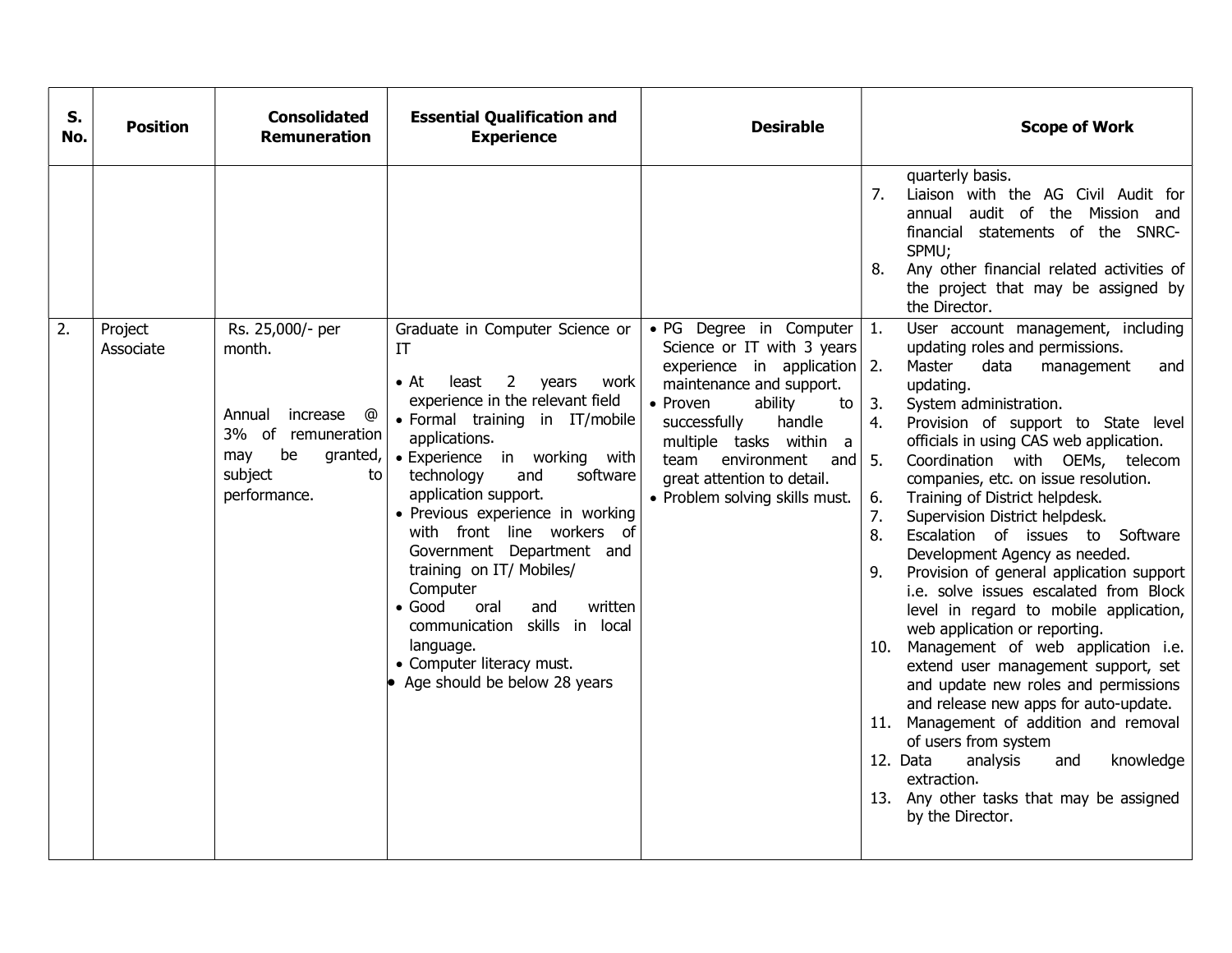| S.<br>No. | <b>Position</b>               | <b>Consolidated</b><br><b>Remuneration</b>                                   | <b>Essential Qualification and</b><br><b>Experience</b>                   | <b>Scope of Work</b>                                                                                                                                                                                                                                                                                                                                                                                                                                                                                                                                                                         |
|-----------|-------------------------------|------------------------------------------------------------------------------|---------------------------------------------------------------------------|----------------------------------------------------------------------------------------------------------------------------------------------------------------------------------------------------------------------------------------------------------------------------------------------------------------------------------------------------------------------------------------------------------------------------------------------------------------------------------------------------------------------------------------------------------------------------------------------|
| 3.        | Office<br>Messenger/<br>Peon) | Rs. 8,000/- per<br>month or as per<br>respective State's<br>extant Wage Act. | 10 <sup>th</sup> pass or Fail and above.<br>Age should be below 35 years. | 1. Will be on duty half an hour before the<br>working hours of the office in which<br>he/she works and leave half an hour after<br>the office hours.<br>2. To carry and deliver letters with in and<br>outside the office<br>3. To ensure the cleanliness and general<br>upkeep of the section/office, of the<br>furniture fixture and equipment<br>4. Will attend to the telephone calls when<br>the official is not in his/her seat.<br>5. To perform miscellaneous and odd jobs<br>for officers/officials<br>6. To attend to any other work that may be<br>assigned by the Head of office |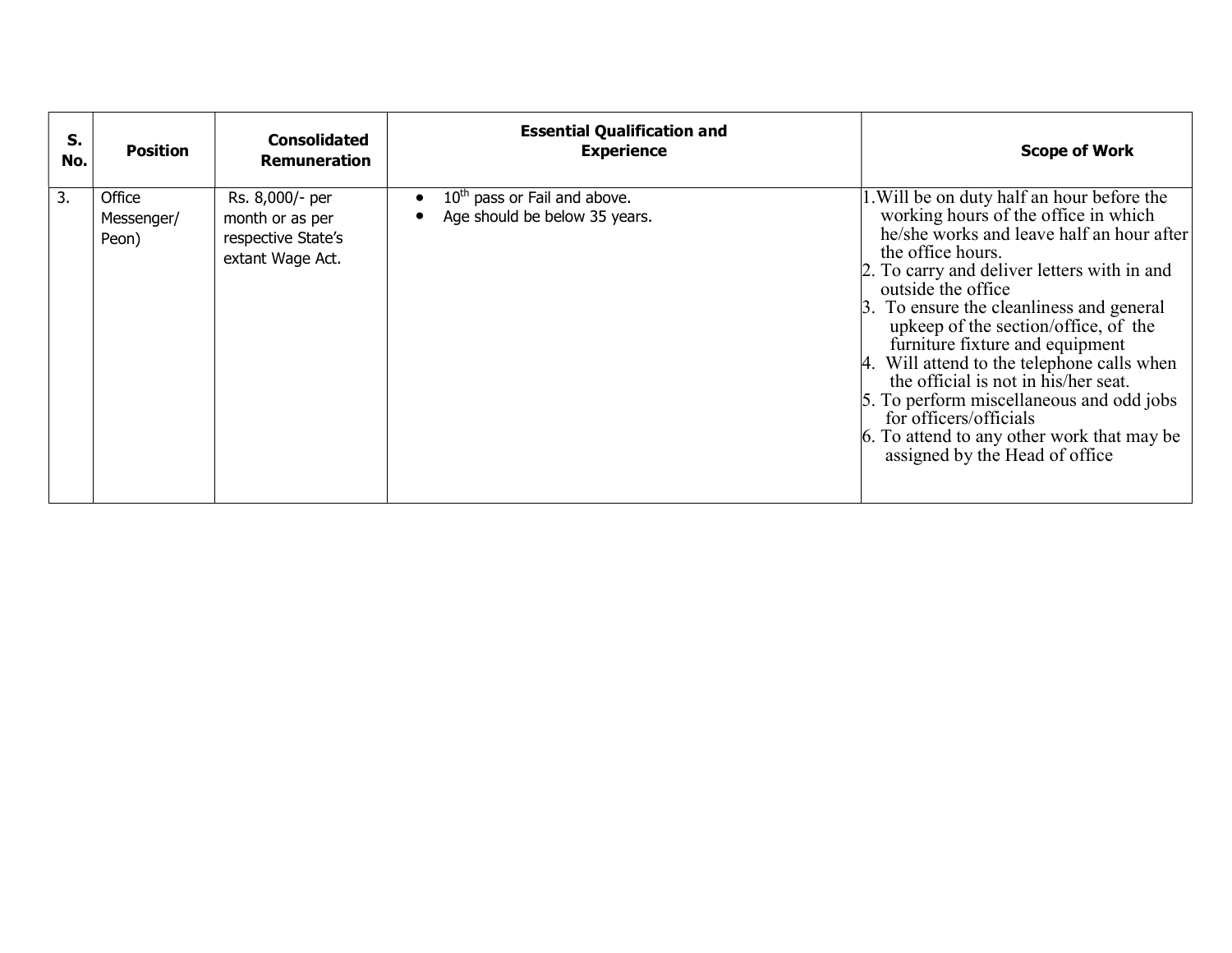| S.<br>No. | <b>Position</b>                      | <b>Consolidated</b><br><b>Remuneration</b>                                                                                            | <b>Essential Qualification and</b><br><b>Experience</b>                                                                                                                                                                                                                                                                                                                                                                                                                                                                                                                                             | <b>Desirable</b>                                                                                                                                                                           |                                              | <b>Scope of Work</b>                                                                                                                                                                                                                                                                                                                                                                                                                                                                                                                                                                                                                                                                                                                                                                                                                                                                                                                                                                                                                                                                                                                                                                                                                                                                                                                                                                                                        |
|-----------|--------------------------------------|---------------------------------------------------------------------------------------------------------------------------------------|-----------------------------------------------------------------------------------------------------------------------------------------------------------------------------------------------------------------------------------------------------------------------------------------------------------------------------------------------------------------------------------------------------------------------------------------------------------------------------------------------------------------------------------------------------------------------------------------------------|--------------------------------------------------------------------------------------------------------------------------------------------------------------------------------------------|----------------------------------------------|-----------------------------------------------------------------------------------------------------------------------------------------------------------------------------------------------------------------------------------------------------------------------------------------------------------------------------------------------------------------------------------------------------------------------------------------------------------------------------------------------------------------------------------------------------------------------------------------------------------------------------------------------------------------------------------------------------------------------------------------------------------------------------------------------------------------------------------------------------------------------------------------------------------------------------------------------------------------------------------------------------------------------------------------------------------------------------------------------------------------------------------------------------------------------------------------------------------------------------------------------------------------------------------------------------------------------------------------------------------------------------------------------------------------------------|
| 4.        | <b>District Project</b><br>Assistant | Rs. 18,000/- per<br>month.<br>increase<br>ര<br>Annual<br>3% of remuneration<br>be<br>granted,<br>may<br>subject<br>to<br>performance. | Graduate Degree/Post Graduate<br>Diploma in Management/ Social<br>Sciences/ Nutrition,<br>• Minimum<br>$\overline{2}$<br>work<br>years<br>experience<br>of<br>capacity<br>with supervisory<br>building,<br>skills<br>$\bullet$ Good<br>written<br>oral<br>and<br>communication skills in local<br>language and fair skills in<br>English<br>$\bullet$ Good<br>computer skills/<br>knowledge of internet/ email<br>Ability to work in a team and<br>$\bullet$<br>willingness<br>to<br>travel<br>extensively.<br>Mandatorily local candidates<br>should be engaged.<br>• Age should be below 35 years | • 3 years experience of<br>working in social program.<br>Experience of working on<br>Government Programs in<br>the social sector -Health,<br>Nutrition, Education, Water<br>and Sanitation | 1.<br>2.<br>3.<br>4.<br>5.<br>6.<br>7.<br>8. | Support<br>supervise<br>and<br>timely implementation of all Mission<br>activities in the district.<br>Facilitate and participate in all<br>capacity<br>building<br>initiatives<br>undertaken<br>within the project at<br>district and block levels.<br>Periodically<br>assess<br>capacity<br>building needs of district and block<br>level ICDS staff and functionaries<br>and organize and facilitate relevant<br>trainings as per the guidance<br>of<br><b>DPO</b><br>the<br>and Commissioner/<br>Director, ICDS.<br>Ensure<br>timely<br>completion<br>and monitoring of planned<br>community mobilization activities<br>within the district to strengthen the<br>demand for ICDS services.<br>Make<br>regular<br>monitoring<br>and<br>supportive supervision visits within<br>the district to provide on-site support<br>to CDPOs and the ICDS Supervisors to<br>ensure all project activities are<br>completed as per schedule.<br>During<br>monitoring<br>and<br>supervision visits review and ensure<br>maintenance of reporting<br>formats<br>for all Mission activities.<br>Ensure effective coordination<br>between the existing ICDS<br>programme activities and<br>project<br>activities,<br>wherever required, in<br>collaboration with the DPO.<br>collation<br>of Utilization<br>Ensure<br>Certificates from Aanganwadis for<br>activities under the Mission and their<br>correct aggregation at the CDPO and |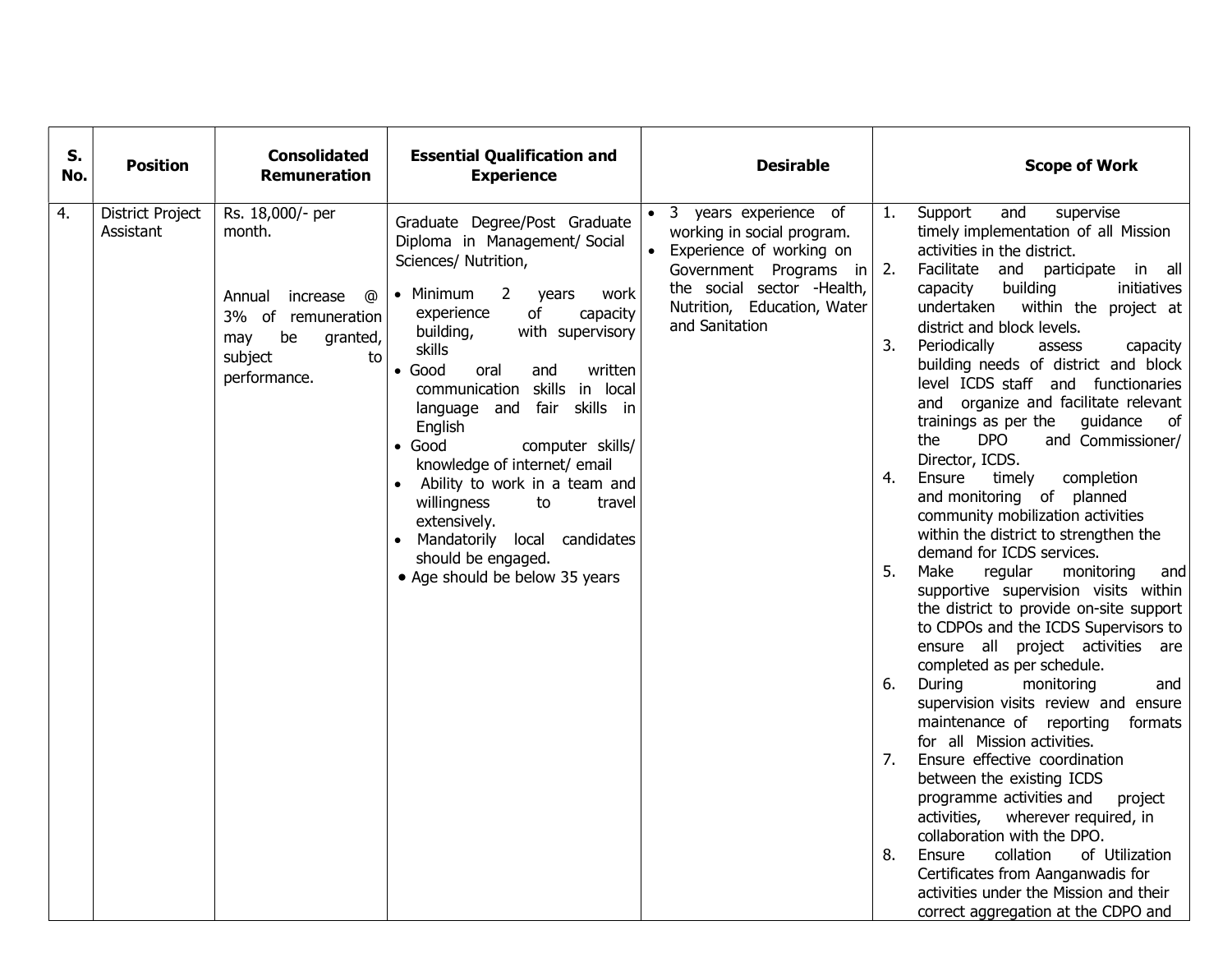| DPO levels.<br>Prepare monthly progress/<br>9.<br>monitoring reports in the prescribed<br>formats for project activities and<br>submit the same to the DPO and<br>Commissioner/Director, ICDS.<br>10. Coordinate with the related line<br>departments at the district level<br>for facilitating convergent/ multi-<br>sectoral activities under the Mission.<br>11. Facilitate engagement with potential<br>civil society organizations, NGOs,<br>etc. for partnership and support for<br>project implementation.<br>12. Any other task assigned by DPO. | S.<br>No. | <b>Position</b> | <b>Consolidated</b><br>Remuneration | <b>Essential Qualification and</b><br><b>Experience</b> | <b>Desirable</b> | <b>Scope of Work</b> |
|----------------------------------------------------------------------------------------------------------------------------------------------------------------------------------------------------------------------------------------------------------------------------------------------------------------------------------------------------------------------------------------------------------------------------------------------------------------------------------------------------------------------------------------------------------|-----------|-----------------|-------------------------------------|---------------------------------------------------------|------------------|----------------------|
|                                                                                                                                                                                                                                                                                                                                                                                                                                                                                                                                                          |           |                 |                                     |                                                         |                  |                      |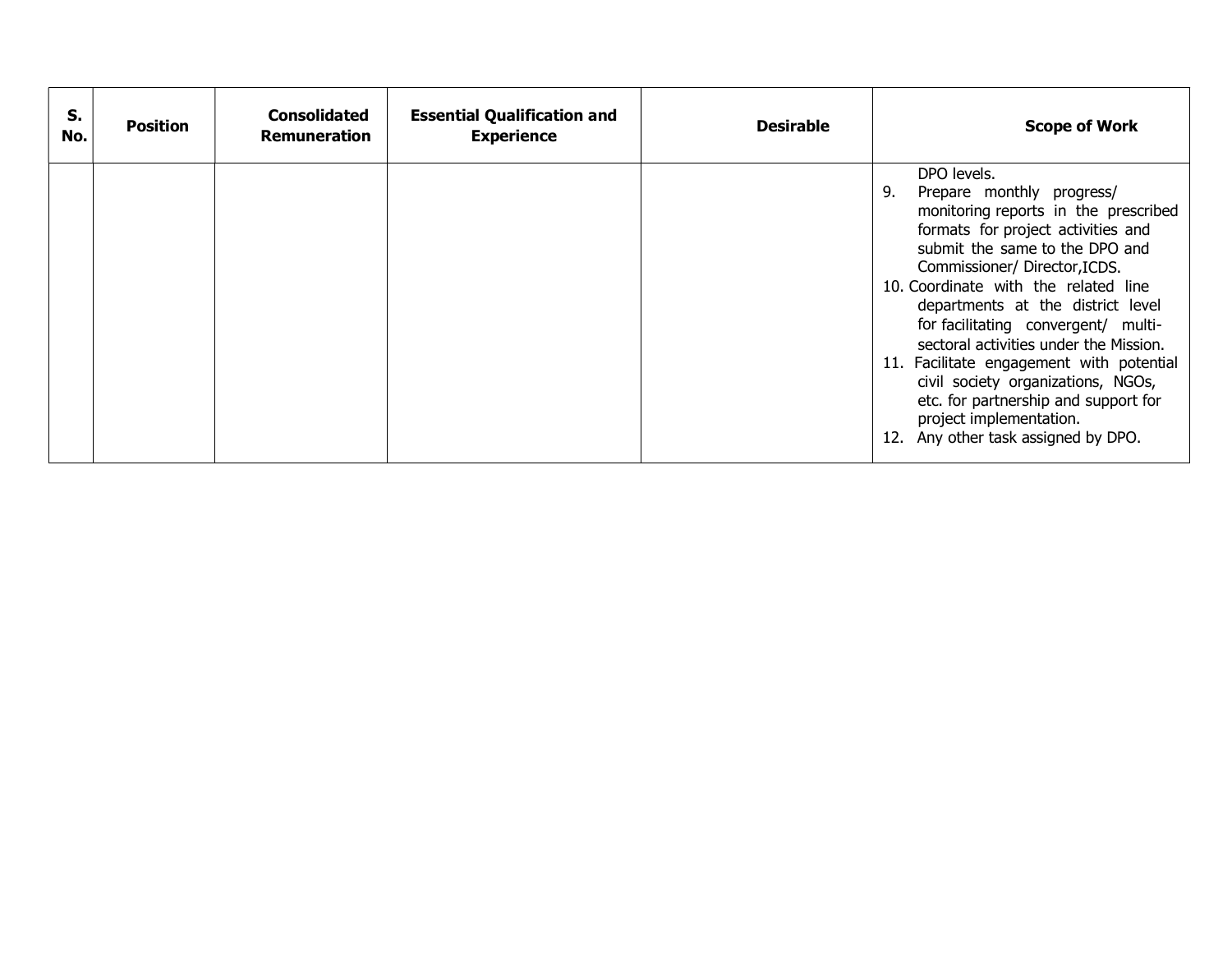| <b>Block</b><br>Rs. 20,000/- per<br>Graduate.<br>· Formal training on IT/<br>Supporting training of AWWs<br>1.<br>and Supervisors in Information<br>Computer.<br>Coordinator<br>month.<br>• At least 2 years experience of<br>and Communication Technology<br>• Worked with front line<br>working with technology and<br>enabled Real Time Monitoring (ICT-<br>workers in any Social<br>RTM).<br>software application support<br>Development Program of<br>Annual increase<br>@<br>2.<br>Monitoring usage of ICT-RTM by<br>Government.<br>$\bullet$ Good<br>oral<br>and<br>written<br>3% of remuneration<br>AWWs by using CAS Reports and<br>ability<br>• Proven<br>to<br>communication in local language.<br>granted, $\vert \bullet \vert$<br>be<br>may<br>follow-up on low usage.<br>successfully<br>handle<br>Mandatorily local candidates<br>subject<br>to<br>Providing<br>in-person<br>and<br>3.<br>over-<br>multiple tasks within a<br>should be engaged.<br>performance.<br>phone troubleshooting support to<br>team environment.<br>Age should be below 35 years.<br>users facing hardware or software<br>• Attention to detail and<br>problems with mobiles, tablets and<br>problem solving skills.<br>basic issues with CAS application.<br>Logging issues in the Issue<br>4.<br>Tracker application, which is part of<br>CAS.<br>5.<br>Training<br>reinforcement<br>to<br>AWWs identified as low performers<br>using CAS Reports.<br>Providing performance feedback<br>6.<br>to AWWs.<br>7.<br>Submitting<br>phones<br>to<br>Original Equipment Manufacturer<br>(OEM) for hardware replacement and<br>repair.<br>8.<br>Escalation<br>of<br>issues<br>to<br>Block/District Coordinator via the Issue<br>Tracker application.<br>Criteria<br>for<br>escalation will be defined in CAS<br>Guidelines.<br>Supporting Block level ICDS officials<br>9.<br>on usage of CAS system.<br>10. Any other task as indicated by CDPO. | S.<br>No.        | <b>Position</b> | <b>Consolidated</b><br><b>Remuneration</b> | <b>Essential Qualification and</b><br><b>Experience</b> | <b>Desirable</b> | <b>Scope of Work</b> |
|--------------------------------------------------------------------------------------------------------------------------------------------------------------------------------------------------------------------------------------------------------------------------------------------------------------------------------------------------------------------------------------------------------------------------------------------------------------------------------------------------------------------------------------------------------------------------------------------------------------------------------------------------------------------------------------------------------------------------------------------------------------------------------------------------------------------------------------------------------------------------------------------------------------------------------------------------------------------------------------------------------------------------------------------------------------------------------------------------------------------------------------------------------------------------------------------------------------------------------------------------------------------------------------------------------------------------------------------------------------------------------------------------------------------------------------------------------------------------------------------------------------------------------------------------------------------------------------------------------------------------------------------------------------------------------------------------------------------------------------------------------------------------------------------------------------------------------------------------------------------------------------------------------------------------------------|------------------|-----------------|--------------------------------------------|---------------------------------------------------------|------------------|----------------------|
|                                                                                                                                                                                                                                                                                                                                                                                                                                                                                                                                                                                                                                                                                                                                                                                                                                                                                                                                                                                                                                                                                                                                                                                                                                                                                                                                                                                                                                                                                                                                                                                                                                                                                                                                                                                                                                                                                                                                      | $\overline{5}$ . |                 |                                            |                                                         |                  |                      |